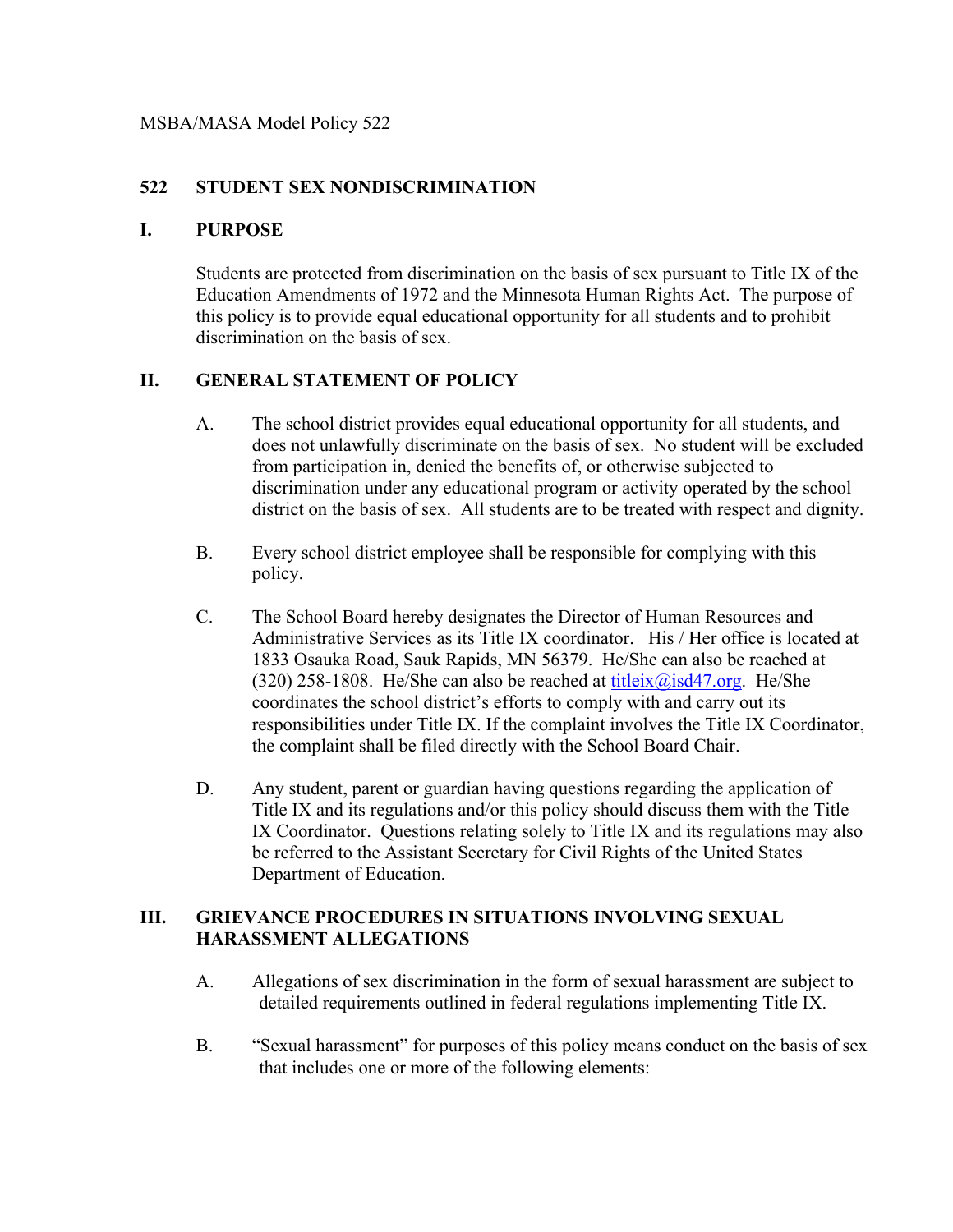- 1. An employee of the District conditioning the provision of an aid, benefit, or service of the recipient on an individual's participation in unwelcome sexual conduct;
- 2. Unwelcome conduct determined by a reasonable person to be so severe, pervasive, and objectively offensive that it effectively denies a person equal access to a school's education program or activity;
- 3. 'Sexual assault'' as defined in 20 U.S.C.  $1092(f)(6)(A)(v)$ , "dating" violence'' as defined in 34 U.S.C. 12291(a)(10), ''domestic violence'' as defined in 34 U.S.C. 12291(a)(8), or ''stalking'' as defined in 34 U.S.C. 12291(a)(30).
- C. Any District employee who is aware of an allegation of sexual harassment must immediately notify the Title IX Coordinator. "Immediately" for purposes of this Policy means as soon as possible and within 24 hours, unless a later report is required due to an emergency situation. Students are strongly encouraged to notify the Title IX Coordinator of sexual harassment allegations, but may report allegations to any District employee. A District employee who receives a report form a student is responsible for immediately notifying the Title IX Coordinator.
- D. Sexual harassment allegations will be processed in accordance with the attached Title IX Grievance Procedures. The Grievance Procedures must be published and disseminated as required by law.

#### **IV. REPORTING AND INVESTIGATION PROCEDURES IN SITUATIONS NOT INVOLVING SEXUAL HARASSMENT ALLEGATIONS**

- A. For complaints other than those involving sexual harassment, any student who believes he or she has been the victim of unlawful sex discrimination by a teacher, administrator or other school district personnel, or any person with knowledge or belief of conduct which may constitute unlawful sex discrimination toward a student should report the alleged acts immediately to the building principal. The school district encourages the reporting party or complainant to use the report form available from the principal of each building or available from the school district office, but oral reports shall be considered complaints as well. Nothing in this policy shall prevent any person from reporting unlawful sex discrimination toward a student directly to the Title IX Coordinator.
- B. In each school building: The building principal is the person responsible for receiving oral or written reports or grievances of unlawful sex discrimination toward a student at the building level. Any school district personnel who receives a report of unlawful sex discrimination toward a student or is aware of alleged sex discrimination shall inform the building principal immediately.
- C. Upon receipt of a report or grievance, the principal must notify the Title IX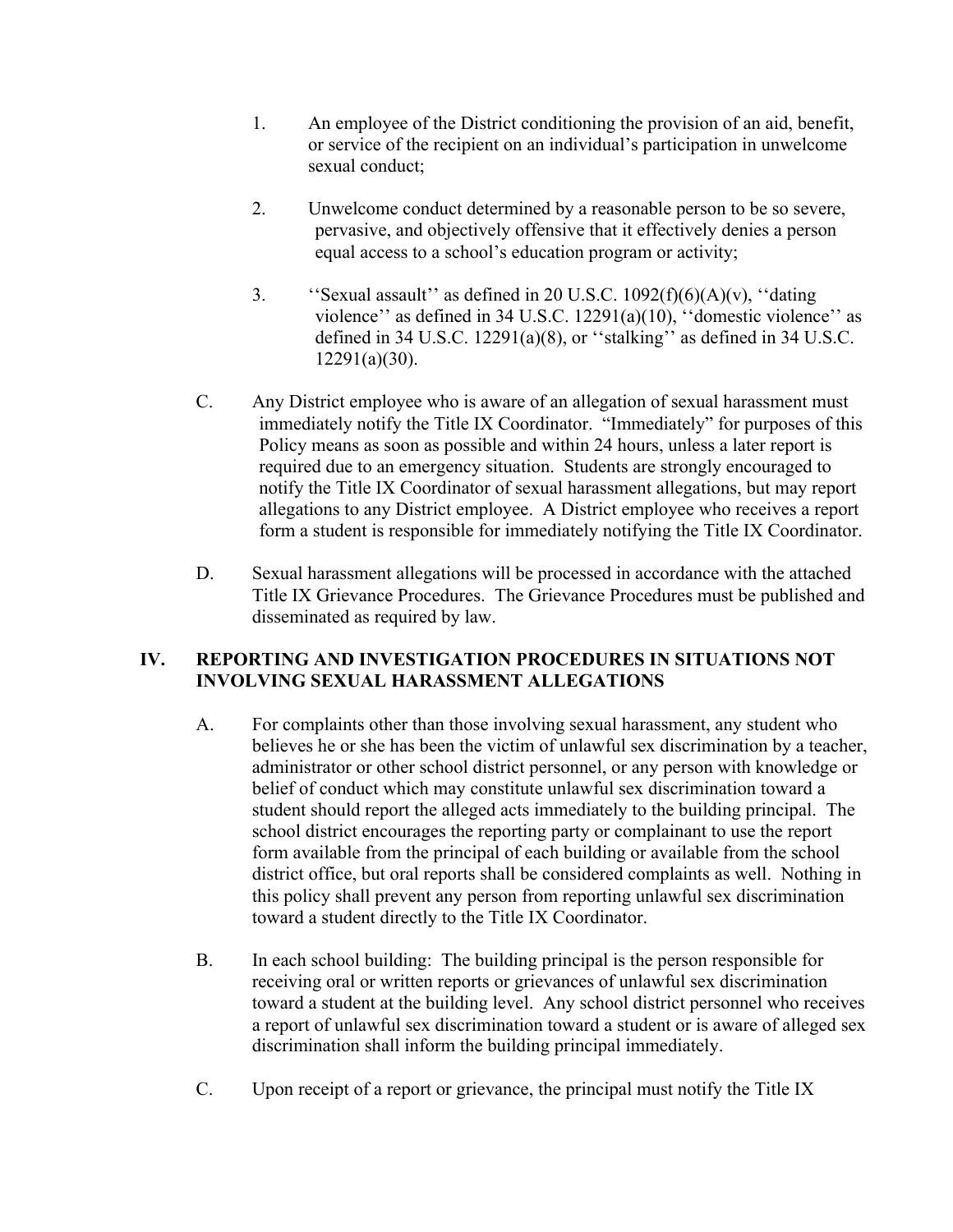Coordinator immediately. The principal may request, but may not insist upon a written complaint. A written statement of the facts alleged will be forwarded as soon as practicable by the principal to the Title IX Coordinator. If the report was given verbally, the principal shall personally reduce it to written form within 24 hours and forward it to the Title IX Coordinator. Failure to forward any report or complaint of unlawful sex discrimination toward a student as provided herein may result in disciplinary action against the principal. If the complaint involves the building principal, the complaint shall be made or filed directly with the Title IX Coordinator by the reporting party or complainant.

- D. The school district shall conspicuously post the name of the Title IX Coordinator, including office addresses and telephone numbers, and work email address.
- E. Submission of a good faith complaint, grievance or report of unlawful sex discrimination toward a student will not affect the complainant or reporter's future employment, grades or work assignments.
- F. Use of formal reporting forms is not mandatory.
- G. The school district will respect the privacy of the complainant, the individual(s) against whom the complaint is filed, and the witnesses as much as possible, consistent with the school district's legal obligations to investigate, to take appropriate action, and to conform with any discovery or disclosure obligations.
- H. By authority of the school district, the Title IX Coordinator, upon receipt of a report, complaint or grievance alleging unlawful sex discrimination toward a student shall promptly undertake or authorize an investigation. The investigation may be conducted by school district officials or by a third party designated by the school district.
- I. The investigation may consist of personal interviews with the complainant, the individual(s) against whom the complaint is filed, and others who may have knowledge of the alleged incident(s) or circumstances giving rise to the complaint. The investigation may also consist of any other methods and documents deemed pertinent by the investigator.
- J. In determining whether alleged conduct constitutes a violation of this policy, the school district should consider the surrounding circumstances, the nature of the behavior, past incidents or past or continuing patterns of behavior, the relationships between the parties involved and the context in which the alleged incidents occurred. Whether a particular action or incident constitutes a violation of this policy requires a determination based on all the facts and surrounding circumstances.
- K. In addition, the school district may take immediate steps, at its discretion, to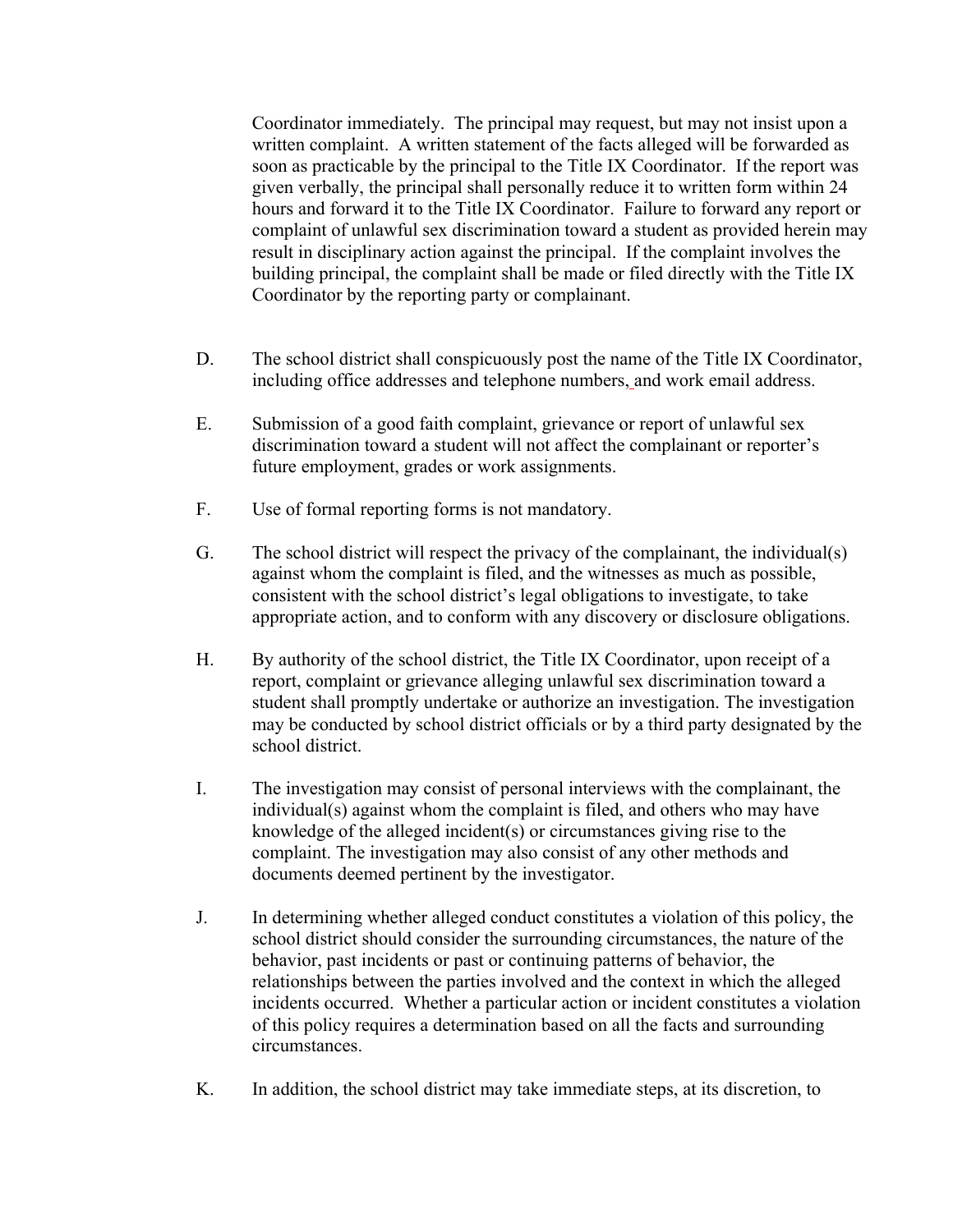protect the complainant, pupils, teachers, administrators or other school personnel pending completion of an investigation of alleged unlawful sex discrimination toward a student.

- L. The investigation will be completed as soon as practicable. The Title IX Coordinator shall make a written report to the superintendent upon completion of the investigation. If the complaint involves the superintendent, the report may be filed directly with the School Board Chair. The report shall include a determination of whether the allegations have been substantiated as factual and whether they appear to be violations of this policy.
- M. Upon conclusion of the investigation and receipt of a report, the school district will take appropriate action. Such action may include, but is not limited to, warning, suspension, exclusion, expulsion, transfer, remediation, termination or discharge. School district action taken for violation of this policy will be consistent with requirements of applicable collective bargaining agreements, Minnesota and federal law and school district policies.
- N. The result of the school district's investigation of each complaint filed under these procedures will be reported in writing to the complainant by the school district in accordance with state and federal law regarding data or records privacy.

### **V. REPRISAL**

The school district will discipline or take appropriate action against any pupil, teacher, administrator or other school personnel who retaliates against any person who reports alleged unlawful sex discrimination toward a student or any person who testifies, assists or participates in an investigation, or who testifies, assists or participates in a proceeding or hearing relating to such unlawful sex discrimination. Retaliation includes, but is not limited to, any form of intimidation, reprisal or harassment.

# **VI. RIGHT TO ALTERNATIVE COMPLAINT PROCEDURES**

These procedures do not deny the right of any individual to pursue other avenues of recourse, which may include filing charges with the Minnesota Department of Human Rights, initiating civil action or seeking redress under state criminal statutes and/or federal law.

#### **VII. DISSEMINATION OF POLICY AND EVALUATION**

- A. This policy shall be made available to all students, parents/guardians of students, staff members, employee unions and organizations and must be posted and distributed as required by law.
- B. The school district shall review this policy and the school district's operation for